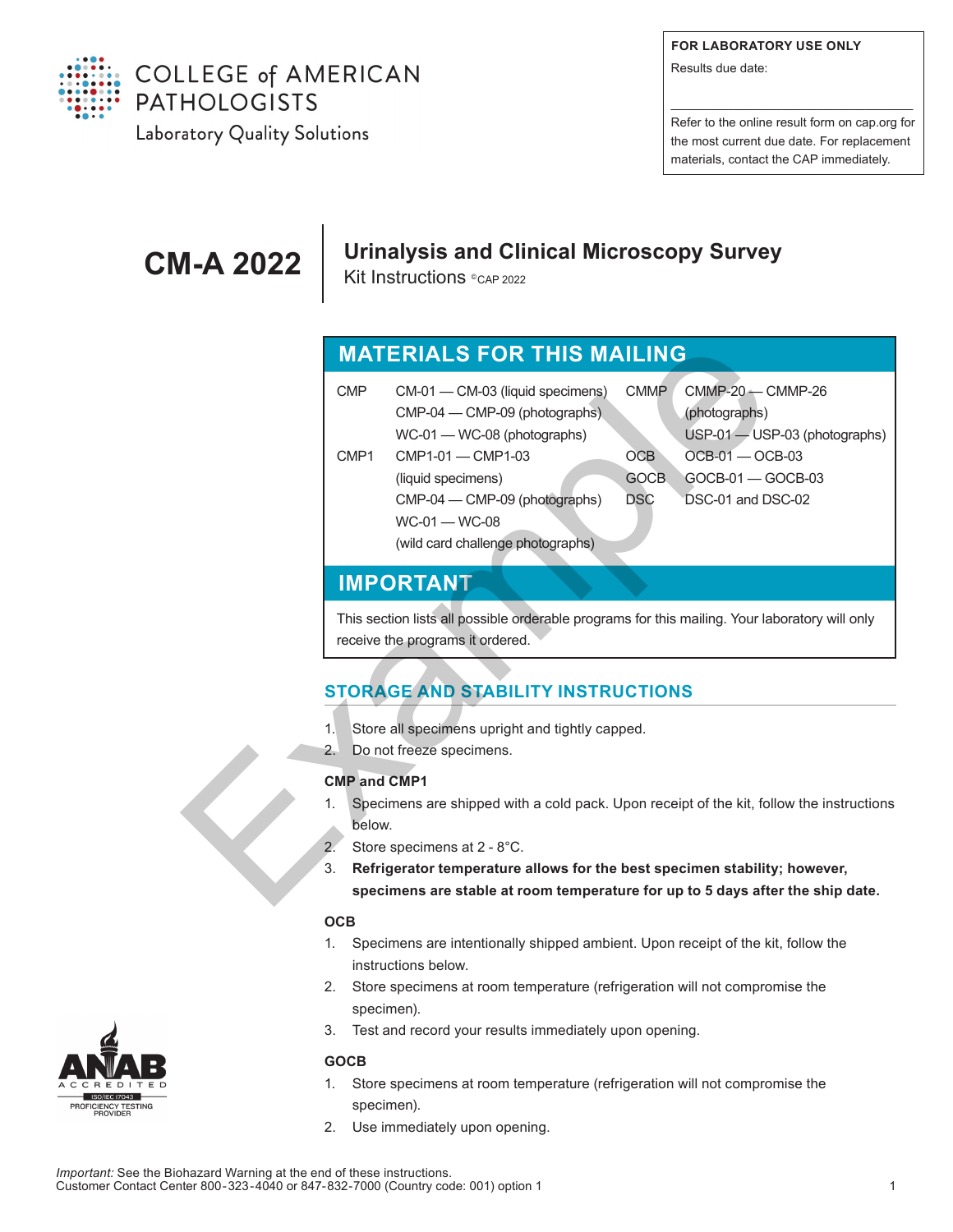#### **DSC**

- 1. Specimens are shipped frozen with a cold pack.
- 2. Store specimens at 2 8°C, for 5 days.
- 3. Use within 3 days of opening.

#### **NEW FOR THIS MAILING**

Beginning with this mailing:

- you **must** access your result form and submit results online.
	- 1. Go to cap.org. Click **View, enter, or submit PT results** and log in.
	- 2. On the Result Form Data Entry page, choose your kit. Click **Enter Data** in the Data column.

You may download and print the result form, if needed.

- you can find your kit number in the CAP*TRAK*er email, on your kit label, or on the online result form.
- a copy of the attestation page has been added to the end of these instructions for your convenience to sign and retain for inspection purposes.
- a **Tests in this Program** section has been added to these instructions.
- The photograph challenges reporting have been updated:
	- (1) **Body fluid photographs:** Do not leave any reporting areas blank. Select Code 339 "object type not evaluated, would refer" for any image the laboratory does not report.
	- (2) **Vaginal wet prep (Vaginal, unstained):** Laboratories should report the presence and absence of all the cellular elements outlined on the result form regardless of laboratory patient result reporting. Do not leave any reporting areas blank.

If you need help, refer to the For Assistance section of these instructions.

### **REPORTING CODE CHANGES**

The following manufacturers have deleted or updated codes for this mailing:

#### None

### **CRITICAL REPORTING INFORMATION**

- 1. For any testing that you do not routinely perform in your laboratory, leave all reporting areas for that test blank unless otherwise noted. If your exact result is not listed on the result form, select the option that best fits your answer (eg, for ketone, if a result of > 80 is obtained, select the option for 80 - 100, and not > 150).
- 2. **Failure to specify or selection of an inappropriate instrument, method, or manufacturer may result in comparison with the wrong peer group and unacceptable performance.** To accommodate various reporting styles, multiple reporting sections have been added for the protein, glucose, ketones, bilirubin, blood/hemoglobin, and leukocyte esterase analytes. **Choose ONLY 1 reporting method to enter your results.** Report results as you would a patient result. station page has been added to the end of these instructions for your convenience to sign and<br>sess.<br>Challenges reporting have been updated:<br>Challenges reporting have been updated:<br>challenges reporting have been updated:<br>ch
- 3. **CMP1 users:** When selecting your instrument, please select from the boxed in area for "CMP1 participants only" found on the Urinalysis and Specific Gravity Instrument Master List.

### **TESTS IN THIS PROGRAM**

| <b>Urinalysis and Clinical Microscopy</b> |                     |                  |             |            |             |            |  |
|-------------------------------------------|---------------------|------------------|-------------|------------|-------------|------------|--|
|                                           | <b>Program Code</b> |                  |             |            |             |            |  |
| Analyte                                   | <b>CMP</b>          | CMP <sub>1</sub> | <b>CMMP</b> | <b>OCB</b> | <b>GOCB</b> | <b>DSC</b> |  |
| <b>Bilirubin</b>                          |                     | ٠                |             |            |             |            |  |
| Blood or hemoglobin                       |                     |                  |             |            |             |            |  |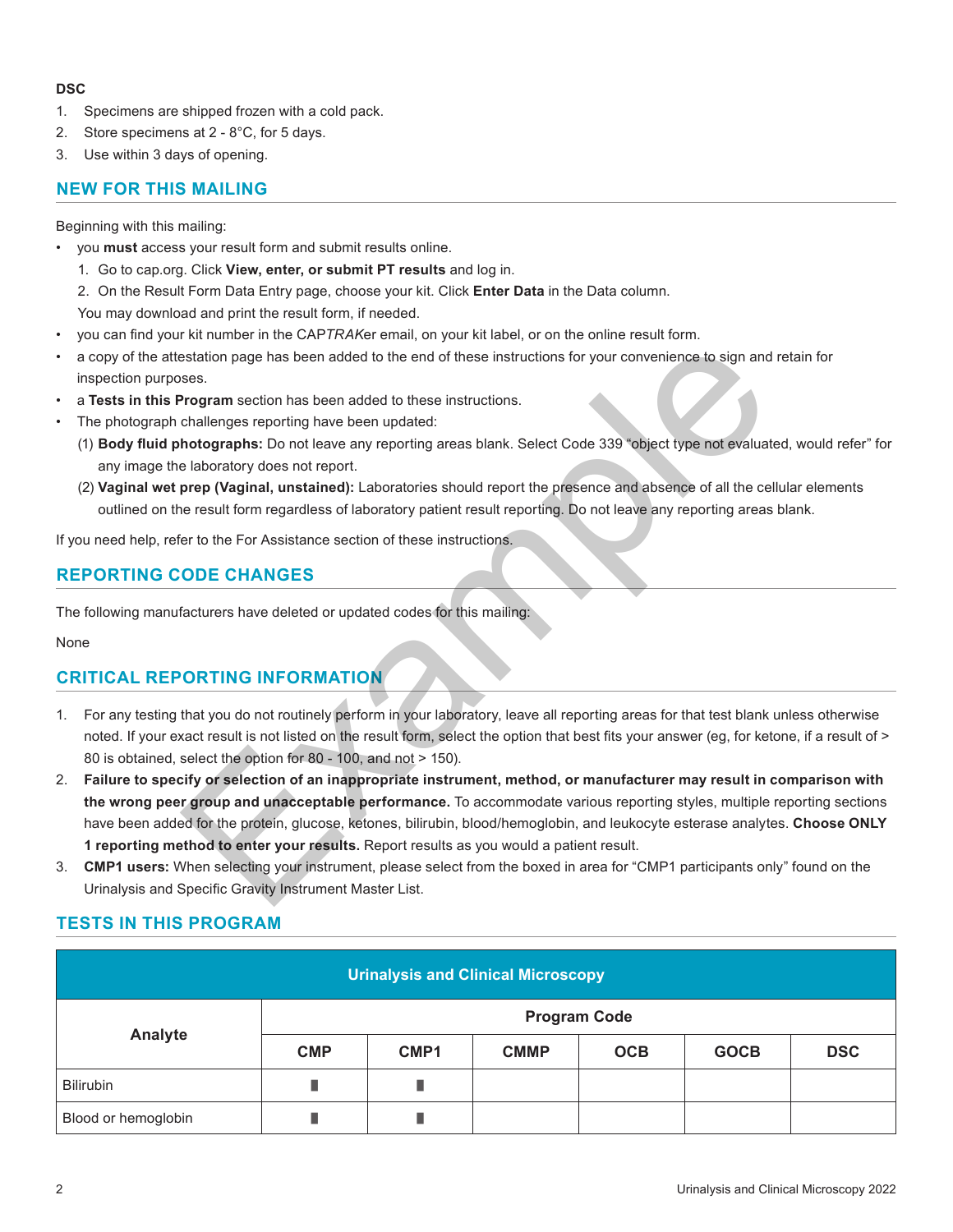| <b>Urinalysis and Clinical Microscopy</b>                                                              |            |      |                          |                     |             |            |
|--------------------------------------------------------------------------------------------------------|------------|------|--------------------------|---------------------|-------------|------------|
|                                                                                                        |            |      |                          | <b>Program Code</b> |             |            |
| Analyte                                                                                                | <b>CMP</b> | CMP1 | <b>CMMP</b>              | <b>OCB</b>          | <b>GOCB</b> | <b>DSC</b> |
| Body fluid photographs                                                                                 | I.         | L    |                          |                     |             |            |
| Dipstick confirmatory: bilirubin<br>and protein                                                        |            |      |                          |                     |             | ٠          |
| Fern test (vaginal) photograph                                                                         |            |      | L                        |                     |             |            |
| Gastric occult blood                                                                                   |            |      |                          |                     | п           |            |
| Gastric pH                                                                                             |            |      |                          |                     | a           |            |
| Glucose                                                                                                | L          | I.   |                          |                     |             |            |
| hCG urine, qualitative                                                                                 | I.         | D    |                          |                     |             |            |
| Ketones                                                                                                | I.         | L    |                          |                     |             |            |
| KOH preparation (skin)<br>photograph                                                                   |            |      | ٠                        |                     |             |            |
| Leukocyte esterase                                                                                     | п          | П    |                          |                     |             |            |
| Nasal smear photograph                                                                                 |            |      | L                        |                     |             |            |
| Nitrite                                                                                                | L          | П    |                          |                     |             |            |
| Occult blood                                                                                           |            |      |                          | I.                  |             |            |
| Osmolality                                                                                             | L          |      |                          |                     |             |            |
| pH                                                                                                     | п          | L    |                          |                     |             |            |
| Pinworm preparation<br>photograph                                                                      |            |      | п                        |                     |             |            |
| Protein, qualitative,                                                                                  | L          | I.   |                          |                     |             |            |
| Reducing substances                                                                                    | ų          | L    |                          |                     |             |            |
| Specific gravity                                                                                       | ī          | I.   |                          |                     |             |            |
| Spermatozoa photograph                                                                                 |            |      | ı                        |                     |             |            |
| Stool for leukocytes<br>photograph                                                                     |            |      | $\overline{\phantom{a}}$ |                     |             |            |
| Urine sediment photographs                                                                             | L          | I.   | L                        |                     |             |            |
| Urobilinogen                                                                                           | I.         | ı    |                          |                     |             |            |
| Vaginal wet preparation<br>photographs (for clue cells,<br>epithelial cells, trichomonas,<br>or yeast) |            |      |                          |                     |             |            |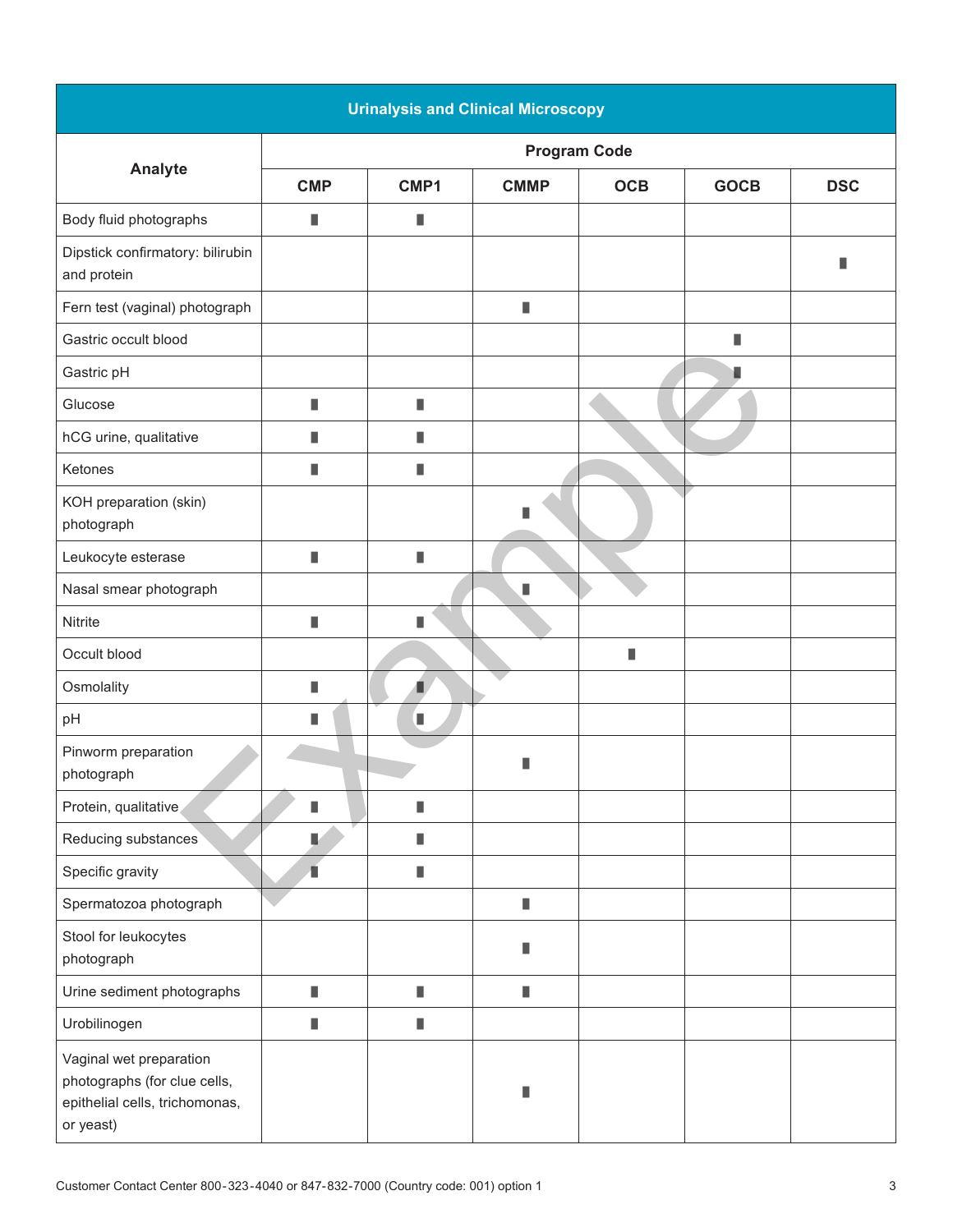#### **HANDLING INSTRUCTIONS**

#### 1. **CMP and CMP1 specimens:**

- Urinalysis specimens require no reconstitution.
- Allow the specimens to come to room temperature for 20 minutes before mixing.
- Mix well before beginning tests.
- **Perform only those tests that are ordinarily performed in your laboratory.**

#### 2. **DSC specimens:**

- Before sampling, allow the specimens to reach room temperature and invert the vial several times to ensure homogeneity. After each use, promptly replace the stopper and return to 2 - 8°C storage.
- For proficiency testing purposes, assume that screening results for bilirubin and protein are positive and proceed with confirmatory testing.

#### 3. **CMP, CMP1, and DSC specimens:**

- **DSC bilirubin specimens:**
- The volume of both the specimen and DI water added to the test pad square/disk is critical to the results. Test the DSC bilirubin specimens using 2 drops of DI water. Adding too much water could dilute the specimen resulting in a negative result interpretation. Adding more than the required 4 micro drops of specimen could lead to over-saturation which could impede wicking of the DI water from the disk onto the sample and lead to misinterpretation of results. thesting.<br>
In specimens:<br>
In SPG specimens:<br>
Inn specimens:<br>
Inn specimens:<br>
Inn specimens:<br>
Inn specimens using 2 drops of DI water. Adding too much wate roudd dilute the specime<br>
speciment surface there are alleged to mo
	- Results with Ictotest Reagent Tablets are negative if no blue or purple color develops on the mat within 60 seconds. If a blue or purple color develops on the mat or under the tablet within 60 seconds, the result is positive.
- The analyte used in urine proficiency specimens for bilirubin and urobilinogen testing may give slightly atypical (eg, pink or green) color development by some methods when examined visually. If this occurs, the specimen should be graded based upon the intensity of the color.

#### 4. **OCB specimens:**

• Test and record results immediately upon opening. Follow your manufacturer's package insert when testing.

#### 5. **GOCB specimens:**

- Roll the vial between the palms of the hands 6 times in an upright position.
- Gently invert the vial 6 times.
- Analyze specimens as directed in the product instructions of your test kit.

#### 6. **Photograph challenges:**

- For any testing you do not routinely perform in your lab, leave all reporting areas for that test blank. **An exception applies to laboratories that report vaginal wet mounts; they must report the presence and absence of all the cellular elements outlined on the result form regardless of laboratory patient result reporting.**
- Report results using the photographs and not the online images, as the color will be more consistent between laboratories.
- Refer to the current *Hematology and Clinical Microscopy Glossary* **and** master list before selecting the appropriate cell identification code.
- The review of **photographs** must be performed by a single individual who may seek the assistance of a supervisor, lead tech, or pathologist if that is the laboratory's standard procedure for patient slide review. After submission and receipt of proficiency testing results, group review of the images provides an excellent continuing education opportunity.

#### 7. **Wildcard challenges:**

• **WC-01 — WC-08 Urine Wildcard Cell Identification:** Identify the annotated cells using the codes listed on the result form only.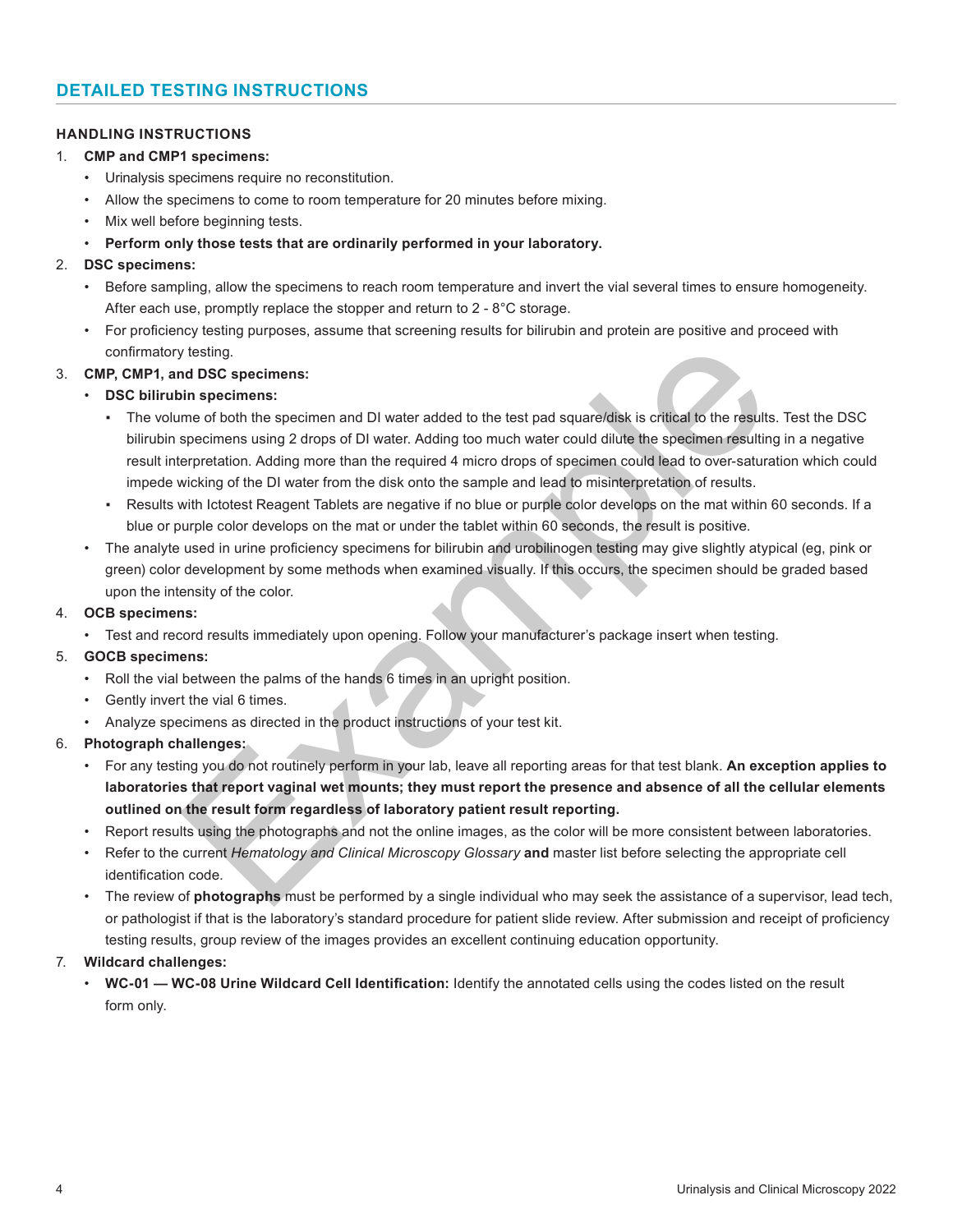#### **REPORTING YOUR RESULTS**

#### **GENERAL REPORTING INSTRUCTIONS**

- 1. Verify the accuracy of all reporting codes by reviewing the online result form.
- 2. **Exception Codes:** If you must report an analytical problem for a test or individual analyte, **leave the result area for that section blank** and select one of the following bubbles on the result form within that section. The exception code bubble that you select will apply **only** to the result area(s) left blank. If your laboratory does not perform testing, do not use an exception code. Documentation on the use of these codes is the responsibility of the laboratory and should be kept internally.
	- **11 Unable to analyze**

Use code 11 to indicate **your laboratory** was unable to analyze the specimens (eg, instrument not functioning, reagents not available). You do not need to call the CAP to use this code.

- **22 Result is outside the method/instrument reportable range** Use code 22 if you obtain a high or low result outside the reportable range of your method or instrument. Do not use this code if there is an option to select **greater than** or **less than**. You do not need to call the CAP to use this code.
- **33 Specimen unsatisfactory**

- 3. Corrections can be made to the result form at any time **prior** to the due date.
- 4. An option for greater than values is provided in certain sections of the result form. Select the option, if appropriate, and enter your highest detectable limit in the boxes provided or refer to the use of exception codes.
- 5. Quantitative results for this program can be directly transmitted to e-LAB Solutions Suite. To learn more, visit cap.org and search for direct transmission.
- 6. For reporting Urinalysis and Specific Gravity method and instrument codes, refer to list below for examples:

| Use code 22 if you obtain a high or low result outside the reportable range of your method or instrument. Do not use th                                                                                                                                |                            |                           |
|--------------------------------------------------------------------------------------------------------------------------------------------------------------------------------------------------------------------------------------------------------|----------------------------|---------------------------|
| if there is an option to select greater than or less than. You do not need to call the CAP to use this code.                                                                                                                                           |                            |                           |
| 33 Specimen unsatisfactory<br>$\bullet$                                                                                                                                                                                                                |                            |                           |
| You must contact the CAP to use this code.                                                                                                                                                                                                             |                            |                           |
| For graded analytes, if you select an exception code bubble and enter data on the result form, the data will be graded.                                                                                                                                |                            |                           |
| Corrections can be made to the result form at any time <b>prior</b> to the due date.                                                                                                                                                                   |                            |                           |
| An option for greater than values is provided in certain sections of the result form. Select the option, if appropriate, and en                                                                                                                        |                            |                           |
| highest detectable limit in the boxes provided or refer to the use of exception codes.                                                                                                                                                                 |                            |                           |
| Quantitative results for this program can be directly transmitted to e-LAB Solutions Suite. To learn more, visit cap.org and                                                                                                                           |                            |                           |
| for direct transmission.                                                                                                                                                                                                                               |                            |                           |
| For reporting Urinalysis and Specific Gravity method and instrument codes, refer to list below for examples:                                                                                                                                           |                            |                           |
| If you use:                                                                                                                                                                                                                                            | Then for method use:       | Then for instrument use:  |
| <b>Refractometer</b>                                                                                                                                                                                                                                   | 2533 Refractometer         | 2044 Visual               |
| Siemens Reagent Strip on Siemens Clinitek 500                                                                                                                                                                                                          | 2936 Siemens Reagent Strip | 2292 Siemens Clinitek 500 |
| <b>Siemens Reagent Strip and read visually</b>                                                                                                                                                                                                         | 2936 Siemens Reagent Strip | 2044 Visual               |
| Roche Chemstrip on Roche Chemstrip 101                                                                                                                                                                                                                 | 2937 Roche Chemstrip       | 3241 Roche Chemstrip 101  |
| <b>Roche Chemstrip and read visually</b>                                                                                                                                                                                                               | 2937 Roche Chemstrip       | 2044 Visual               |
| Bayer Acetest users: Results should be read at 30 seconds as instructed for urine specimens in the Bayer package inse                                                                                                                                  |                            |                           |
| Positive results may change if incubated longer due to the use of surrogate material for the Ketone analyte.                                                                                                                                           |                            |                           |
| <b>Protein, Method 1:</b> For all results $3+$ or greater, report $\geq 3+.$                                                                                                                                                                           |                            |                           |
|                                                                                                                                                                                                                                                        |                            |                           |
| <b>Protein, Method 2:</b> For all results 300 or greater, report $\geq$ 300.                                                                                                                                                                           |                            |                           |
| Reducing Substances: If your laboratory performs reducing substances, you must perform all 3 challenges, otherwise le<br>blank if your laboratory does not perform this test. The 3/4% option is not an appropriate response for the Bayer Clinitest o |                            |                           |

- 7. **Bayer Acetest users:** Results should be read at 30 seconds as instructed for urine specimens in the Bayer package insert. Positive results may change if incubated longer due to the use of surrogate material for the Ketone analyte.
- 8. **Protein, Method 1:** For all results 3+ or greater, report ≥ 3+. **Protein, Method 2:** For all results 300 or greater, report ≥ 300.
- 9. **Reducing Substances:** If your laboratory performs reducing substances, you **must** perform all 3 challenges, otherwise leave blank if your laboratory does not perform this test. The 3/4% option is not an appropriate response for the Bayer Clinitest or Germaine Aim Tabs, 2-drop method.
- 10. **Urobilinogen Method 2:** Report using the range that best fits your instrument result.
- 11. **Analyticon CombiScan/Urilyzer series users: For pH,** results should be reported in whole numbers from 5.0 to 9.0 with the exceptions of 6.5 and 7.5.
- 12. **IRIS iChemVelocity and iChem 100 users:**
	- **Leukocyte Esterase and Urobilinogen:** You may use Positive to report results if that is your laboratory policy, otherwise select 1 of the other reporting bubbles.
	- **pH for either iChem 100 instruments or 800-7212 strips users:** Results should be reported in whole numbers from 5.0 - 9.0.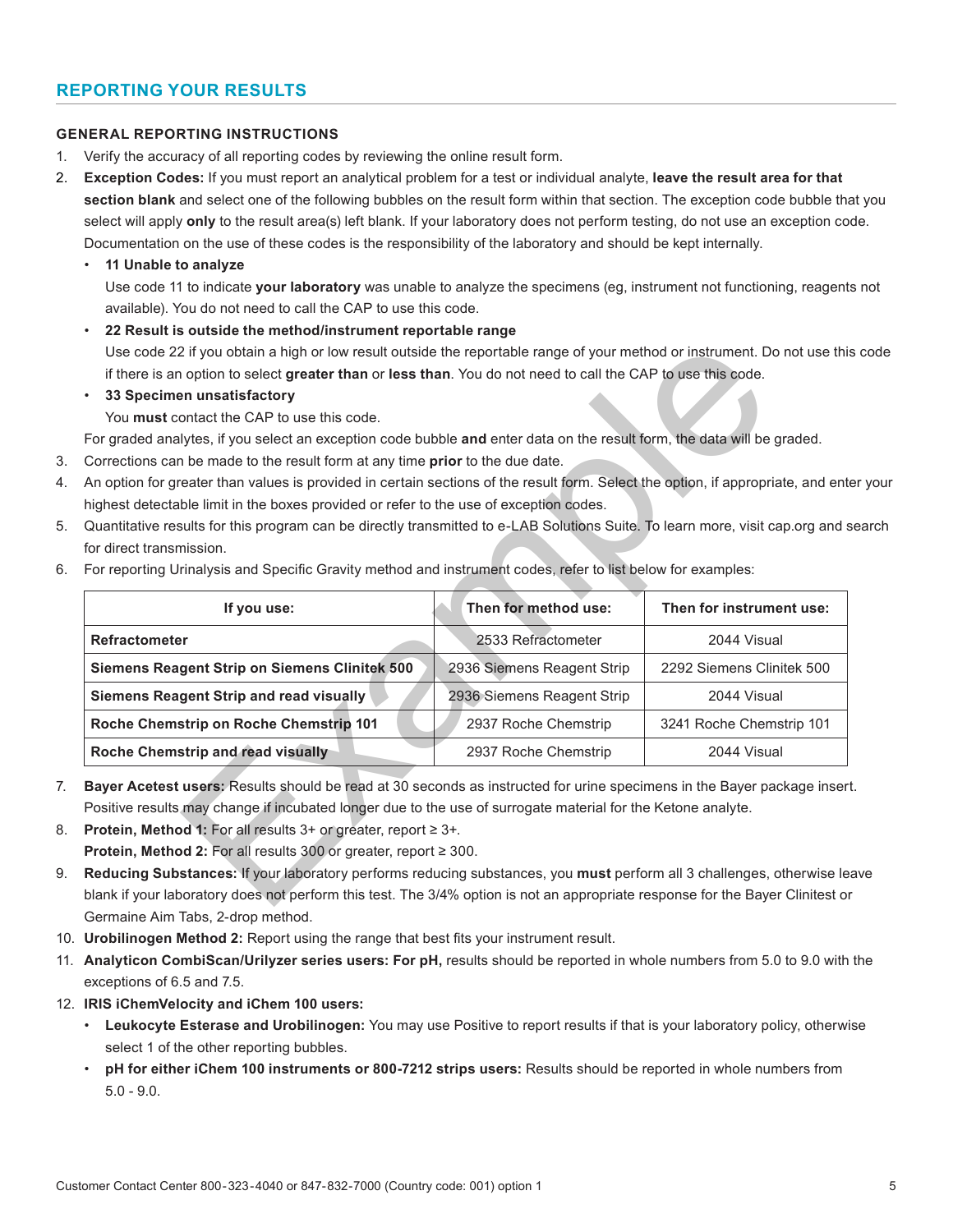#### 13. **Roche users:**

- **Chemstrip, Specific Gravity (Visual):** For increased accuracy, add 0.005 to the reading if the pH is ≥ 7.0. (If the strip is read on an instrument, the correction is applied automatically.)
- **pH:**
	- pH Visual: Results should be reported in whole numbers; 0.5 increments are not allowed.
	- Cassette and all other pH Instrumentation: Results should be reported in whole numbers from 5.0 to 9.0, with the exception of 6.5.
- **Glucose:**
	- Roche Glucose Visual Method only: Results may be reported as 500 mg/dL.
	- All Other Roche Glucose Methods: 500 mg/dL is not an appropriate response. Analyzers are not able to discern results of 500 vs. 1000 mg/dL.
- **Ketones:** All Roche Urinalysis instruments should not report 80 100 mg/dL. Analyzers are not able to discern ketones between 60 and 150 mg/dL.

#### 14. **Roche Urisys 1100 users:**

- **Blood/Hemoglobin: Do not convert your results.**
- **Protein Method 2:** 75 mg/dL is not an appropriate response and will be penalized if used.
- 15. **Siemens users:**
	- **Multistix, Specific Gravity (Visual):** According to the Siemens package insert, for increased accuracy add 0.005 to the visual specific gravity reading when the urine pH is equal to or greater than 6.5. Report the corrected specific gravity on your result form. (Results from strips read by Clinitek are automatically corrected.)
- 16. When reporting a high qualitative value **do not** choose a response greater than your method allows.
- 17. **CMP, CMP1, and/or DSC participants:**
	- When testing proficiency testing specimens, the result for each analyte should be evaluated independently and not in relation to other test results.
- Production of stable proficiency testing specimens may require the use of surrogate material that behaves differently than the authentic analyte. Therefore, for purposes of proficiency testing, **do not** perform confirmatory tests for positive dipstick results on the CM specimens even though your laboratory protocol requires them for patient specimens. Report only the results for your initial dipstick testing on these challenges. Confirmatory testing results for bilirubin and/or protein should be reported using the DSC specimens only. D and 150 mg/dL.<br>
1100 users:<br>
eglobin: Do not convert your results.<br>
eglobin: Do not convert your results.<br>
eglobin: Do not convert your results.<br>
eglobin: Do not convert your results.<br>
egelfic Gravity (Nisual): According
- 18. **DSC participants:** For Confirmatory Protein, use reporting methods 1, 2, or 3, according to how you report results in your laboratory. You only need to report in **1** of the areas.
- 19. **GOCB participants:** The method option is no longer pre-filled in the qualitative Gastric pH section of the result form. You must select **Beckman Coulter Gastroccult** when entering your results.
- 20. To display the online images, select the **View Image(s)** link on the result form data entry page.

#### **CONVERSION TABLE (PROTEIN, GLUCOSE, AND KETONES)**

| Protein Method 2 reporting options in SI units |                                      |  |  |  |
|------------------------------------------------|--------------------------------------|--|--|--|
| Conventional (mg/dL)                           | $SI$ (g/L)                           |  |  |  |
| Negative                                       | Negative                             |  |  |  |
| $10 - 20$                                      | $0.1 - 0.2$                          |  |  |  |
| $30 - 70$                                      | $0.3 - 0.7$                          |  |  |  |
| 75 - Roche users only                          | 0.75 - Roche users only              |  |  |  |
| $100 - 200$                                    | $1.0 - 2.0$                          |  |  |  |
| $\geq 300$                                     | $\geq 3.0$ or $> 6.0$ or $\geq 1000$ |  |  |  |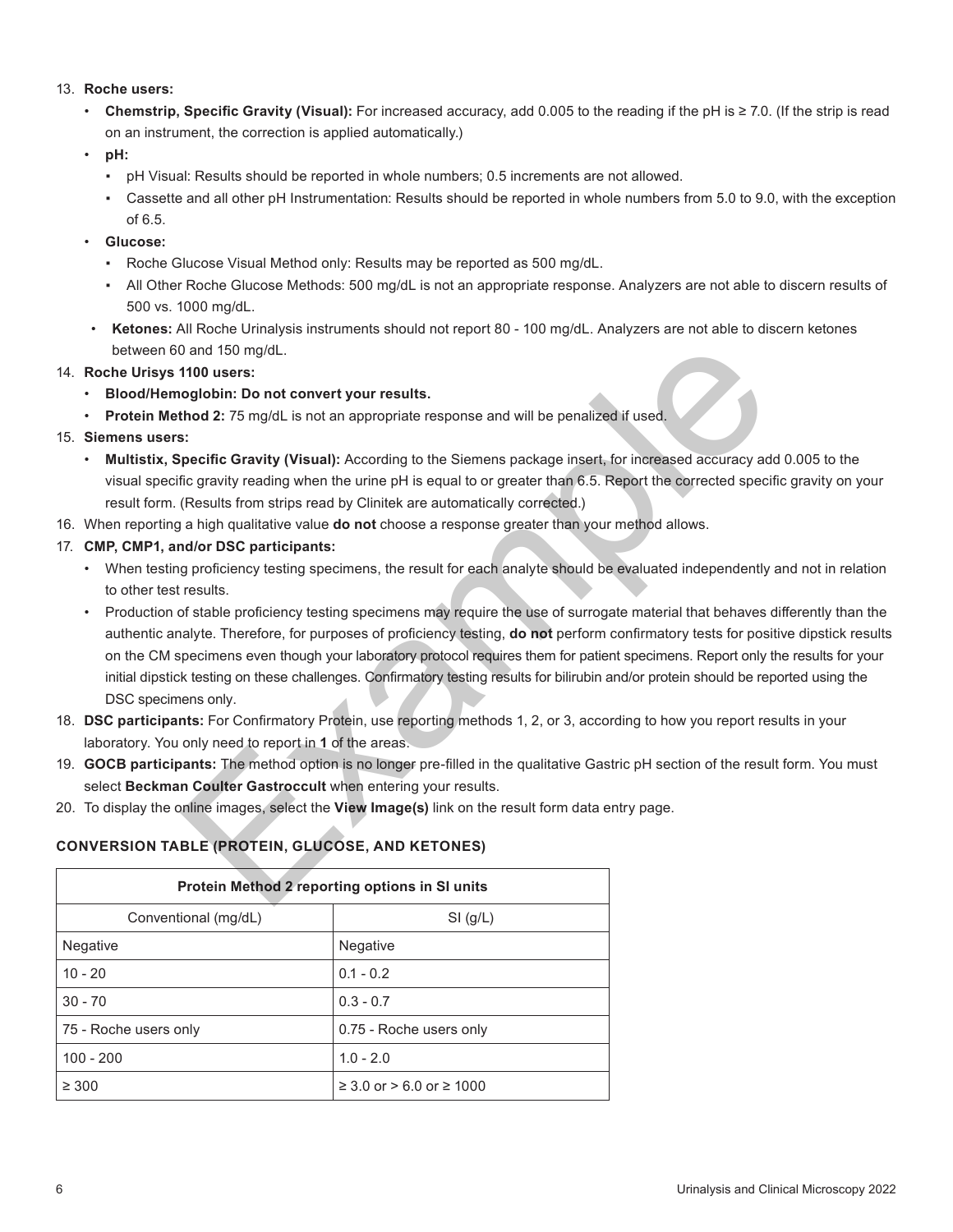|                                                                                                                     | Glucose Method 2 reporting options in SI units                                                                                                                                                                                                                                                                                                      |
|---------------------------------------------------------------------------------------------------------------------|-----------------------------------------------------------------------------------------------------------------------------------------------------------------------------------------------------------------------------------------------------------------------------------------------------------------------------------------------------|
| Conventional (mg/dL)                                                                                                | SI (mmol/L)                                                                                                                                                                                                                                                                                                                                         |
| Negative (Norm)                                                                                                     | Negative (Norm)                                                                                                                                                                                                                                                                                                                                     |
| $30 - 100$                                                                                                          | $1.6 - 6.0$                                                                                                                                                                                                                                                                                                                                         |
| $150 - 300$                                                                                                         | $8.3 - 27.9$                                                                                                                                                                                                                                                                                                                                        |
| 500                                                                                                                 | 28                                                                                                                                                                                                                                                                                                                                                  |
| > 500 or ≥ 1000 or ≥ 2000                                                                                           | > 28 or ≥ 55 or ≥ 111                                                                                                                                                                                                                                                                                                                               |
|                                                                                                                     | <b>CMP Ketones Method 3 reporting options in SI units</b>                                                                                                                                                                                                                                                                                           |
| Conventional (mg/dL)                                                                                                | SI (mmol/L)                                                                                                                                                                                                                                                                                                                                         |
| Negative                                                                                                            | Negative                                                                                                                                                                                                                                                                                                                                            |
| $5 - 10$                                                                                                            | $0.5 - 1.0$                                                                                                                                                                                                                                                                                                                                         |
| $15 - 30$                                                                                                           | $1.5 - 3.0$                                                                                                                                                                                                                                                                                                                                         |
| $40 - 60$                                                                                                           | $3.9 - 6.0$                                                                                                                                                                                                                                                                                                                                         |
| $80 - 100$                                                                                                          | $7.8 - 10.0$                                                                                                                                                                                                                                                                                                                                        |
| $\geq 150$                                                                                                          | $\geq 15.0$                                                                                                                                                                                                                                                                                                                                         |
|                                                                                                                     | CMP1 Ketones Method 3 reporting options in SI units                                                                                                                                                                                                                                                                                                 |
| Conventional (mg/dL)                                                                                                | SI (mmol/L)                                                                                                                                                                                                                                                                                                                                         |
| Negative                                                                                                            | Negative                                                                                                                                                                                                                                                                                                                                            |
| $5 - 15$                                                                                                            | $0.5 - 1.9$                                                                                                                                                                                                                                                                                                                                         |
| $20 - 50$                                                                                                           | $2.0 - 5.9$                                                                                                                                                                                                                                                                                                                                         |
| $60 - 100$                                                                                                          | $6.0 - 10.0$                                                                                                                                                                                                                                                                                                                                        |
| $\geq 150$                                                                                                          | $\geq 15.0$                                                                                                                                                                                                                                                                                                                                         |
| <b>BODY FLUID AND VAGINAL WET PREP IMAGE(S)</b><br>1.<br>erythrophage" is the appropriate answer, not "macrophage." | Participants should remember that the most specific identification possible is the appropriate response. For ex<br>body fluid images, if a macrophage containing red cell is indicated by the arrow "macrophage with phagocytize                                                                                                                    |
| 2.<br>Glossary for brief descriptions or definitions.)<br>3.                                                        | For the Body Fluid images, review the CSF and Body Fluids Master List and select the 3-digit code on the re<br>Vaginal wet prep image, select a reporting bubble on the result form. (Consult the current Hematology and Clir<br>For further description of the Hematology Blood Cell Identification Master List choices, refer to the Blood Cell I |

#### **BODY FLUID AND VAGINAL WET PREP IMAGE(S)**

- 1. Participants should remember that the most specific identification possible is the appropriate response. For example, in the body fluid images, if a macrophage containing red cell is indicated by the arrow "macrophage with phagocytized erythrocytes or erythrophage" is the appropriate answer, not "macrophage."
- 2. For the Body Fluid images, review the **CSF and Body Fluids Master List** and select the 3-digit code on the result form. For the Vaginal wet prep image, select a reporting bubble on the result form. (Consult the current *Hematology and Clinical Microscopy Glossary* for brief descriptions or definitions.)
- 3. For further description of the Hematology Blood Cell Identification Master List choices, refer to the Blood Cell Identification section of the current *Hematology and Clinical Microscopy Glossary,* which can be accessed at cap.org.
	- a. Under the Member Resouces tab, click on **Councils and Committees.**
	- b. Click on **Hematology and Clinical Microscopy Committee.**
	- c. Click on **Hematology and Clinical Microscopy Topic Center.**
	- d. Click on **2022 Hematology and Clinical Microscopy Glossary.**

#### **URINE SEDIMENT IMAGES**

- 1. Participants should remember that the most specific identification possible is the appropriate response. For example, when 2 or more images appear for a particular CMP challenge, make your identification based on all images.
- 2. Arrows are placed on USP images that contain more than one cell type. Participants should make their selection based on the cell indicated by the arrow. If only one image appears on the USP challenge, no arrows will be present.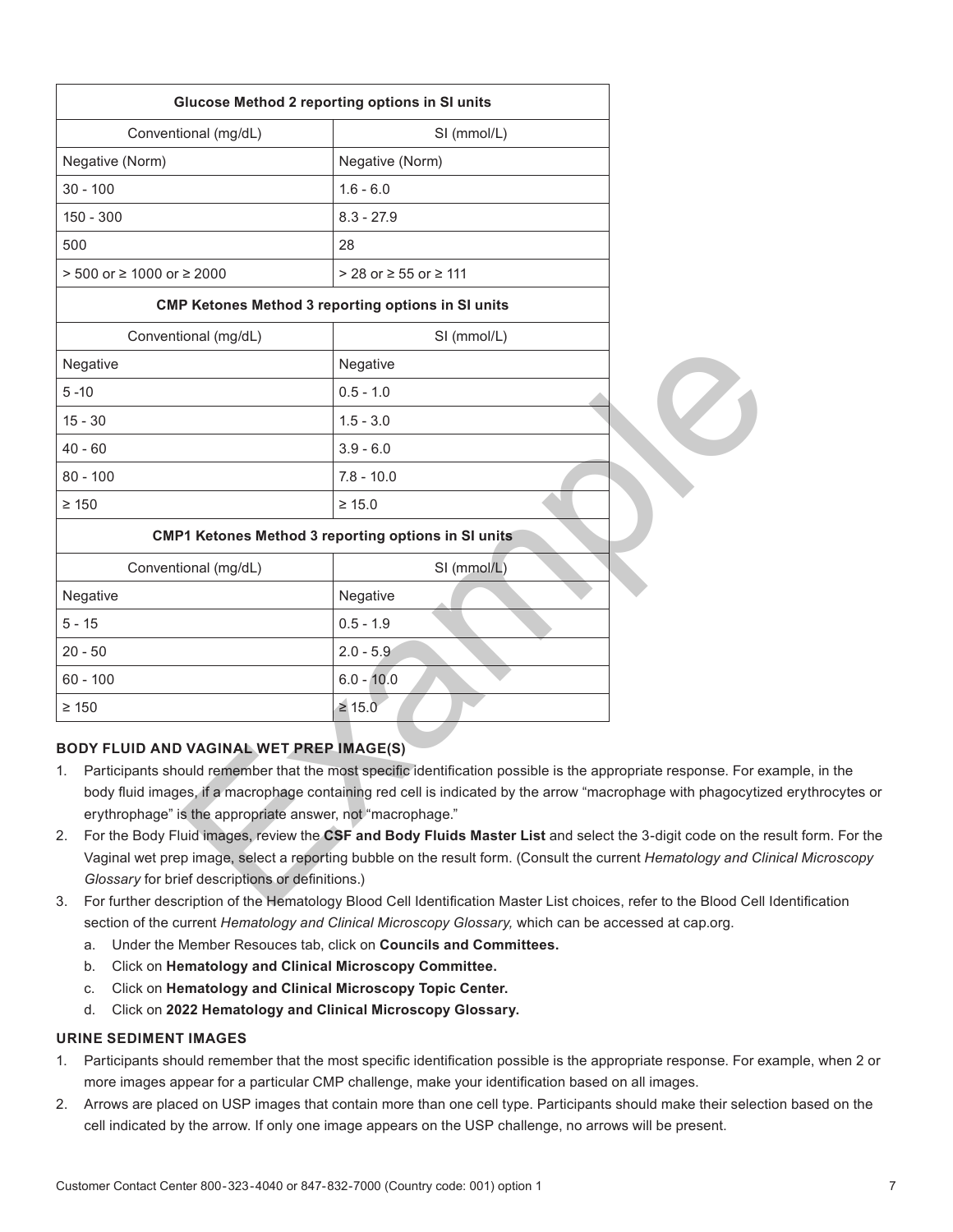- 3. Review the **Urine Sediment Master List** and record the 3-digit code on the result form. (Consult the current *Hematology and Clinical Microscopy Glossary* for brief descriptions or definitions.)
- 4. For further description of the Hematology Blood Cell Identification Master List choices, refer to the Blood Cell Identification section of the current *Hematology and Clinical Microscopy Glossary,* which can be accessed at cap.org.
	- a. Under the Member Resouces tab, click on **Councils and Committees.**
	- b. Click on **Hematology and Clinical Microscopy Committee.**
	- c. Click on **Hematology and Clinical Microscopy Topic Center.**
	- d. Click on **2022 Hematology and Clinical Microscopy Glossary.**
- 5. Participants who purchase CMP, CMP1, *and* CMMP will receive two different sets of urine sediment photographs. You may report one or both sets of urine sediment photopage results.

#### **SUBMITTING RESULTS**

- 1. Results **must** be received no later than midnight, Central Time by the due date on the result form.
- 2. In order to enter results on cap.org, laboratory staff must first create a personal Web account, affiliate themselves with a laboratory, obtain approval from their site administrator, and then log in.
- 3. Your laboratory must be enrolled/registered to enter results online via e-LAB Solutions Suite. If you are not enrolled/registered or if you have any questions related to your access to e-LAB Solutions Suite, contact the CAP.

#### **REGULATORY INFORMATION**

#### *Per CLIA, as published by the United States Federal Register*

- Proficiency Testing (PT) specimens must be tested with the laboratory's regular workload, using routine methods, and testing the PT specimens the same number of times it routinely tests patient specimens.
- If referral for testing is routinely performed for patient specimens, the practice cannot be followed for PT specimens. Referral is considered to be movement of the specimen from a laboratory with a CLIA identification number to another laboratory that has a different CLIA identification number.
- Laboratories must ensure that personnel do not share results or refer PT specimens for any reflex or testing outside their CLIA identification number.

#### **DISCLAIMER**

PT specimens, their progeny, unmodified derivatives, or modifications thereof may not be transferred or incorporated into a program intended for sale. PT specimens, their progeny, unmodified derivatives, or modifications thereof, reagents, and disposable equipment used in PT, when disposed of, should be autoclaved or incinerated and disposed of as hazardous waste. Disposal must follow local regulations, if more stringent than regulations enforced by the US Centers for Disease Control and Prevention and US Food and Drug Administration. e received no later than midnight, Central Time by the due date on the result form.<br>
results on cap.org, laboratory staff must first create a personal Web account, affiliate themselvines pin approal from their site dentini

#### **BIOHAZARD WARNING**

All program specimens should be treated as if potentially infectious and should be handled as if they are capable of transmitting disease.

Program specimens are prepared from blood or other source material obtained from human donors or animals.

When working with program specimens, precautions should be taken to protect yourself and others from accidental exposure to infectious agents such as HIV, HBV, and HCV.

HIV can be transmitted through accidental parenteral inoculation, mucous membranes, or non-intact skin contact with HIV infected blood or body fluids. HBV and HCV can be transmitted through accidental parenteral inoculation, mucous membranes, non-intact skin contact, aerosolization or ingestion.

Precautions described in CDC and FDA recommendations and OSHA blood borne pathogen rules should be followed at all times when handling program specimens and reagents.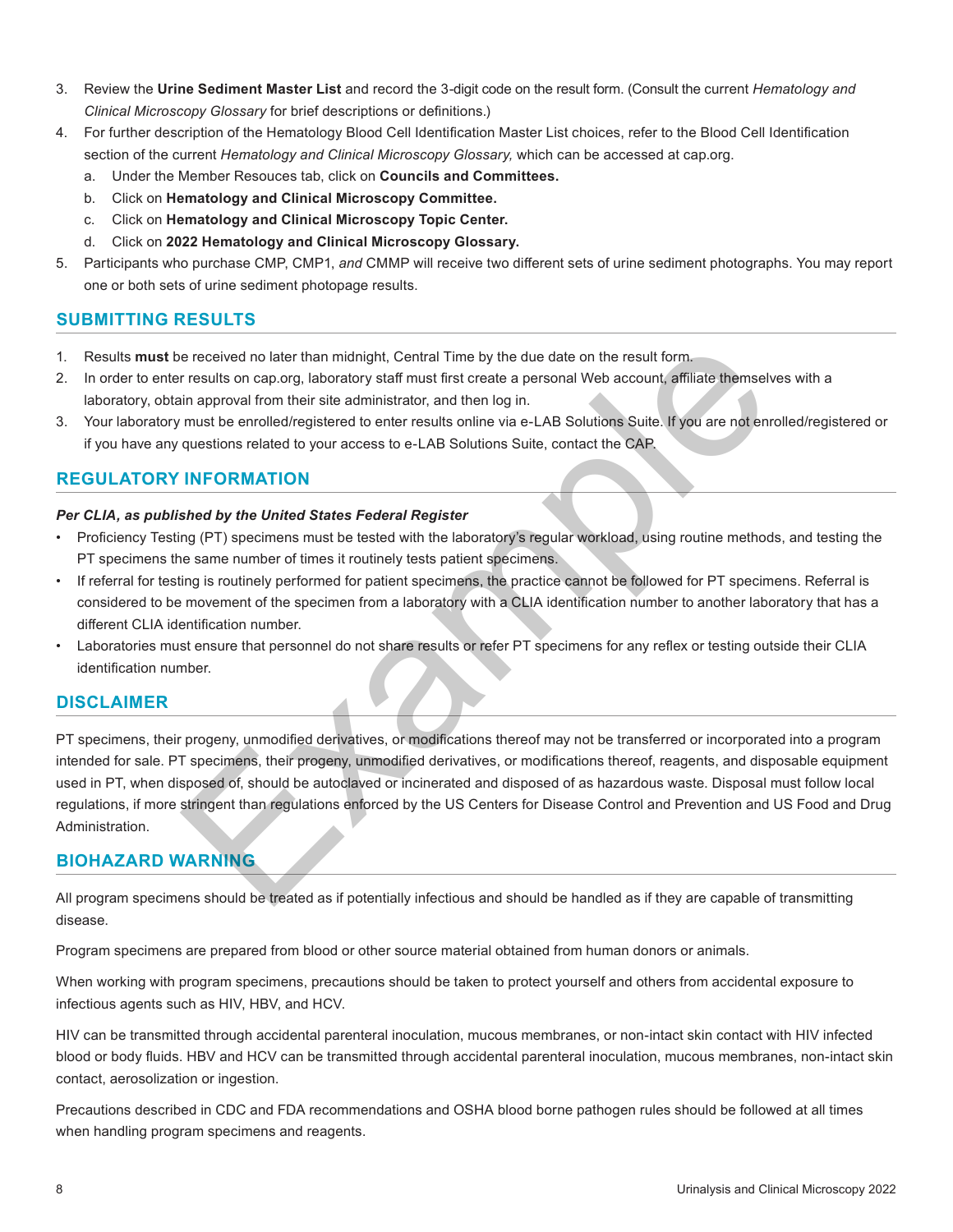Such precautions include the following:

- Gloves should be put on **before opening the container** and should be kept on throughout the period specimens are handled. Replace gloves if contaminated, or if their ability to function as a barrier is compromised.
- At high altitudes, specimens should be opened in a hood or biologic safety cabinet.
- There should be no eating, drinking, or smoking in the laboratory.
- Hands should be washed after removing gloves and before leaving the testing area.
- Program specimens and reagents should be kept in separate refrigerators from those containing blood or blood components for transfusion.
- Program specimens, reagents, and disposable equipment used in testing should be autoclaved or incinerated and disposed of as hazardous waste. Disposal must follow local regulations, if more stringent than regulations enforced by the CDC or the FDA.

**If there has been an accident in which you have been exposed to the testing materials, call the CAP Hot Line at 800-443-3244 or 847-470-2812 (Country code: 001) at any time.** You can access Safety Data Sheets (SDS) by logging on to cap.org. Under the Laboratory Improvement tab, click on Catalog and Ordering Information.

#### **FOR ASSISTANCE**

**Provide your CAP number and contact information with all correspondence.** Participants in countries serviced by a designated CAP distributor should contact their distributor's customer service department. State of the Children Capital Control of the Children Children Children Children Children Children Children Children Children Children Children Children Children Children Children Children Children Children Children Childr

Telephone: 800-323-4040 or 847-832-7000 (Country code: 001) option 1 (Monday - Friday, 7:00 am – 5:30 pm US Central Time)

Email: contactcenter@cap.org Website: cap.org

Address: CAP Surveys Program 325 Waukegan Road Northfield, IL 60093-2750 USA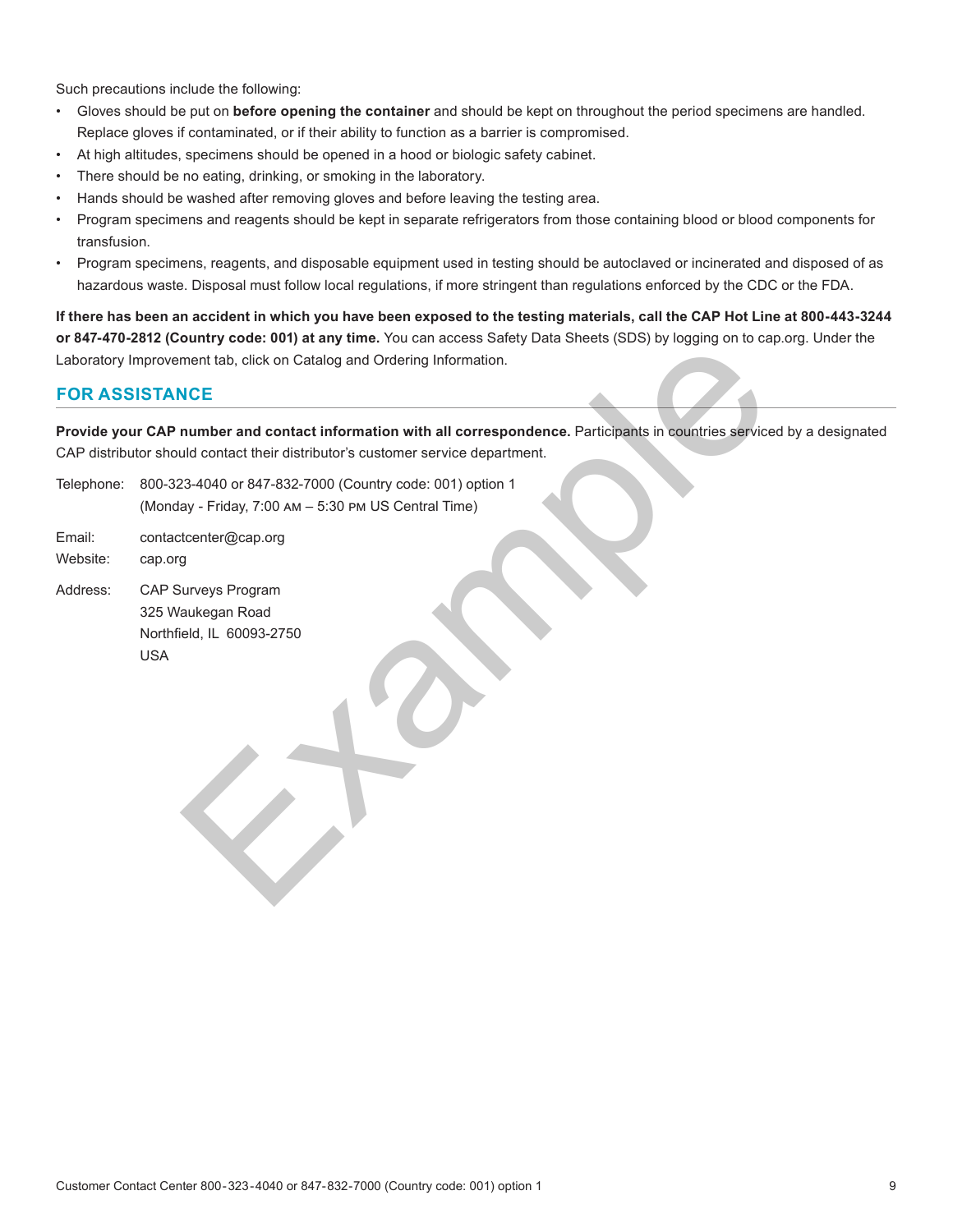### **Urine hCG Manfacturer Master List**

| None         | <b>Deleted codes</b>                                        | None         | <b>New/Updated codes</b>                                           |              |                                                                   |
|--------------|-------------------------------------------------------------|--------------|--------------------------------------------------------------------|--------------|-------------------------------------------------------------------|
| 1735         | Abbott TestPack Combo<br>Abbott TestPack Plus Combo with or | 1205         | Henry Schein OneStep+ Combo                                        | 3061         | Polymedco Poly stat (serum/urine)                                 |
| 2027         |                                                             | 1382         | Henry Schein OneStep+ Urine Cassette                               | 2872         | Polymedco Poly stat (urine only)<br><b>Pulse Scientific</b>       |
|              | without OBC                                                 | 1383<br>1117 | Henry Schein OneStep+ Urine Strip                                  | 1372         |                                                                   |
| 1736<br>1784 | Abbott TestPack Plus - Urine<br><b>ABI SureStep</b>         | 1118         | Immunostics Immuno hCG Detector<br>Immunostics Immuno hCG Detector | 1414<br>1475 | Quidel QuickVue+ One-Step Combo<br>Quidel QuickVue One-Step Combo |
| 1782         | ABI SureStep Combo                                          |              | Combi (serum/urine)                                                | 1129         | Quidel QuickVue One-Step Urine                                    |
| 1783         | <b>ABI SureStrip</b>                                        | 1119         | Immunostics Immuno hCG Detector Stix                               | 1338         | Quidel RapidVue (urine only)                                      |
| 3505         | <b>ABON Biopharm</b>                                        | 3227         | Innovatek BioStrip                                                 | 3468         | Quidel Sofia                                                      |
| 2938         | Acceava Basic II (urine)                                    | 3634         | Innovatek QuickStep Plus hCG                                       | 2479         | Ramco Quik-Trak (urine only)                                      |
| 3168         | Acceava Combo II                                            | 2474         | Instant Technologies iPregnancy                                    | 2480         | Ramco Quik-Trak Combi Test                                        |
| 2648         | ACON One Step (urine only)                                  |              | Cassette (serum/urine)                                             |              | (serum/urine)                                                     |
| 2055         | Alere hCG Cassette (20) (Acceava)                           | 2475         | Instant Technologies iPregnancy                                    | 3137         | <b>Randox Direct</b>                                              |
| 1959         | Alere hCG Cassette (25) (Clearview)                         |              | Cassette (urine only)                                              | 1800         | Roche AccuStat Combo                                              |
| 2403         | Alere hCG Combo Cassette (20/10)                            | 2476         | Instant Technologies iPregnancy                                    | 2108         | SA Scientific (serum/urine)                                       |
| 1299         | Alere hCG Combo Cassette (25)                               |              | Strip (urine only)                                                 | 2107         | SA Scientific (urine only)                                        |
|              | (Clearview)                                                 | 1303         | J & S Medical Associates Accutex                                   | 2483         | SA Scientific (SAS) Ultra                                         |
| 2404         | Alere hCG Dipstick                                          | 1370         | Jant Accustrip Value+                                              | 1836         | Sekisui OSOM                                                      |
| 2486         | Alfa Scientific Instant-View Combo                          | 2857         | Jant Accutest (serum/urine)                                        | 1837         | Sekisui OSOM Combo                                                |
| 2487         | Alfa Scientific Instant-View Urine only                     | 3409         | Jant Accutest Value+ (serum/urine)                                 | 1270         | Sekisui OSOM Ultra Combo                                          |
| 1161         | Beckman Coulter ICON 20                                     | 3410         | Jant Accutest Value+ (urine only)                                  | 2532         | <b>Siemens Clinitek Status</b>                                    |
| 2618         | Beckman Coulter ICON 25                                     | 2981         | LifeSign Status (serum/urine)                                      | 2853         | Signify hCG Card                                                  |
| 3188         | <b>BioMerieux AuraTek</b>                                   | 2980         | LifeSign Status (urine only)                                       | 2854         | Signify hCG Urine                                                 |
| 2064         | <b>BioTron Diagnostics Foremost Urine</b>                   | 1189         | LifeSign UniStep                                                   | 2855         | Signify hCG Urine/Serum                                           |
| 2354         | <b>Cardinal Health Cassette</b>                             | 1179         | LSC (LABSCO) Pep hCG Combo                                         | 2442         | <b>SMC Direct RefuAH Combo</b>                                    |
| 2355         | Cardinal Health Combo                                       | 1178         | LSC (LABSCO) Pep hCG Test                                          | 2441         | <b>SMC Direct RefuAH Urine</b>                                    |
| 2356         | Cardinal Health Dipstick                                    | 1060         | Mainline Confirms hCG Combo                                        | 1438         | Stanbio QuPID                                                     |
| 2647         | Cen-Med Elite Plus One Step hCG                             | 1468         | Mainline Confirms hCG (urine only)                                 | 1439         | Stanbio QuPID Plus                                                |
| 1264         | Cenogenics                                                  | 1477         | McKesson Medi-Lab Performance                                      | 3425         | Stanbio QuPID Plus E.R.                                           |
| 2120         | Chembio STAT-PAK                                            |              | Cassette                                                           | 1135         | <b>Stanbio QuStick</b>                                            |
| 2812         | <b>Clarity Test Cassette</b>                                | 1478         | McKesson Medi-Lab Performance                                      | 3424         | Stanbio True 20 Plus                                              |
| 2813         | <b>Clarity Test Strip</b>                                   |              | Combo                                                              | 1467         | Sure-Vue (serum/urine)                                            |
| 1961         | Clearview hCG Combo II                                      | 1476         | McKesson Medi-Lab Performance                                      | 1466         | Sure-Vue (urine only)                                             |
| 1430         | <b>Consult Diagnostics Cassette</b>                         |              | <b>Dipstick</b>                                                    | 2052         | Sure-Vue STAT (serum/urine)                                       |
| 1432         | Consult Diagnostics Combo                                   | 2276         | MediChoice Combi                                                   | 1816         | Syntron/CIDA QuikPac II OneStep                                   |
| 1433         | <b>Consult Diagnostics Dipstick</b>                         | 2277         | MediChoice Urine Only                                              |              | (serum/urine)                                                     |
| 3140         | DE Healthcare Products TruView                              | 1091         | Medline hCG Combo Cassette                                         | 3428         | Technologist Choice (serum/urine)                                 |
|              | One-Step                                                    | 2465         | Medline hCG Urine Cassette                                         | 2814         | Wampole UCG-Beta Slide Monoclonal                                 |
| 2098         | Eiken                                                       | 2466         | Medline hCG Urine Dipstick                                         | 2559         | Wampole UCG-Slide Test                                            |
| 3517         | EKLA NOVAPLUS hCG Combo                                     | 3209         | Meridian ImmunoCard STAT                                           | 3158         | Wondfo One Step hCG Urine                                         |
| 3516         | EKLA NOVAPLUS hCG urine                                     | 3043         | NCS One Step                                                       | 3159         | Wondfo One Step hCG Urine/Serum                                   |
| 2860         | Formosa One Sure Pregnancy Kit                              | 1288         | NDC Pro Advantage Urine/Serum                                      | 1761         | YD Diagnostics Preg-Q                                             |
| 1586         | Germaine Labs AimStep                                       |              | Cassette                                                           | 0010         | Other, specify on result form                                     |
| 1587         | Germaine Labs AimStep Combo                                 | 1491         | NDC Pro Advantage Urine Cassette                                   |              |                                                                   |
| 1679         | Germaine Labs AimStrip                                      | 1492         | NDC Pro Advantage Urine Strip                                      |              |                                                                   |
|              |                                                             |              |                                                                    |              |                                                                   |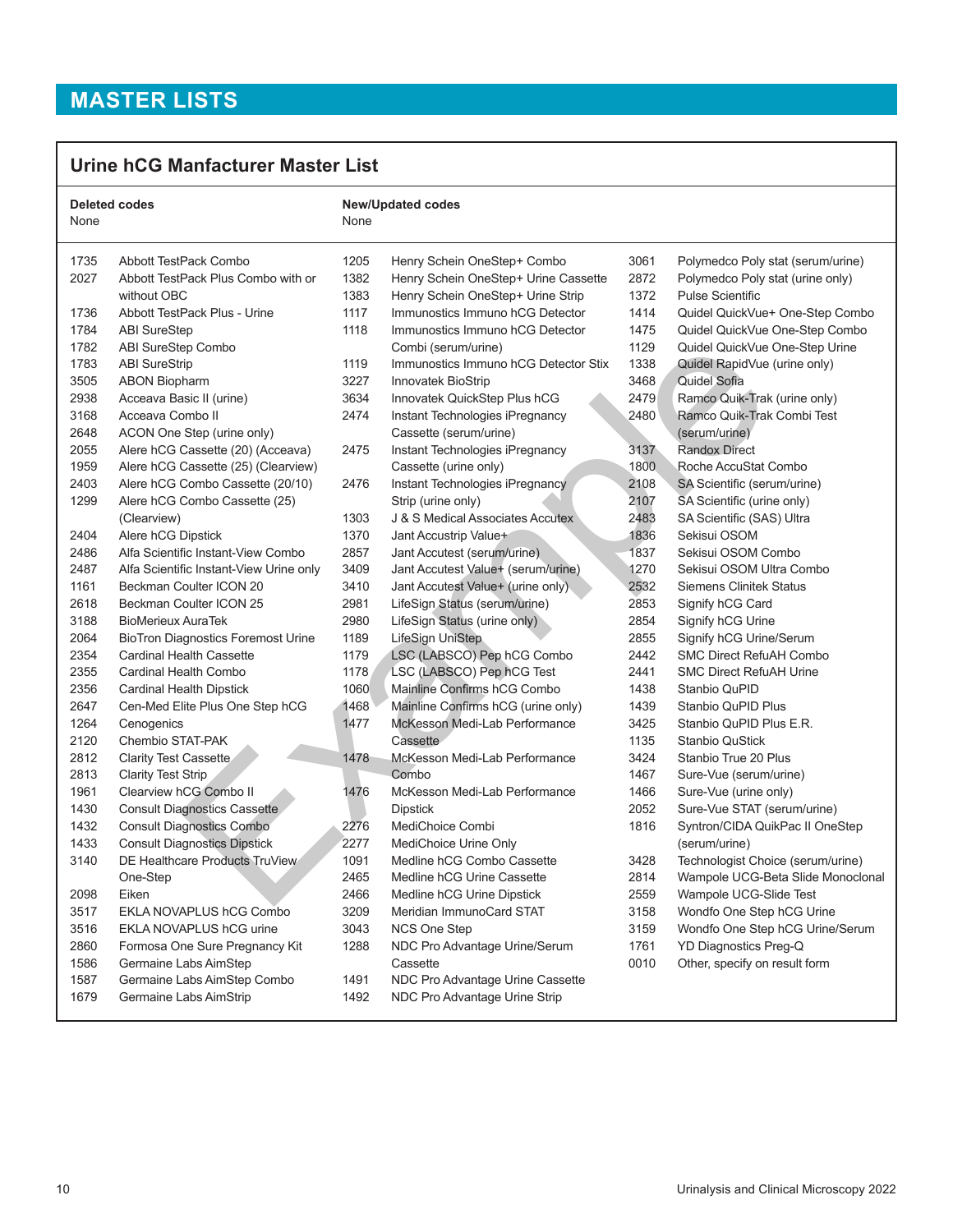### **Occult Blood Manufacturer Master List**

| None | Deleted codes                   | None | <b>New/Updated codes</b>               |      |                                 |
|------|---------------------------------|------|----------------------------------------|------|---------------------------------|
| 3503 | ABON FOB                        | 3443 | <b>Consult Diagnostics</b>             | 2385 | MedTek Instaccult               |
| 2049 | Aerscher Diagnostics HemaPrompt | 3502 | Coral/Tulip Hemospot                   | 1625 | Polymedco OC-Auto Micro 80      |
| 2092 | Aerscher Diagnostics HemaPrompt | 3501 | Dipro Hemdetect                        | 3357 | Polymedco OC-Light/OC-Light S   |
|      | FG                              | 1347 | Fiken OC-Sensor io                     | 2951 | Polymedco OC-Sensor Diana       |
| 3402 | Alfresa Hemo Techt NS-Plus C    | 1348 | Eiken OC-Sensor Pledia                 | 3172 | Propper Seracult/Seracult Plus  |
| 1111 | Beckman Coulter Hemoccult ICT   | 3539 | Enterix (Clinical Genomics) InSure FIT | 3284 | Quidel QuickVue iFOB            |
| 3173 | Beckman Coulter Hemoccult/II/   | 3170 | Helena ColoScreen/ColoScreen-ES        | 1519 | Sekisui OSOM iFOB               |
|      | <b>SENSA</b>                    | 3419 | Hemosure iFOB                          | 3247 | Siemens Hema-Chek slide         |
| 3504 | BioMerieux bioNexia             | 1806 | Immunostics Hema Screen/Specific       | 3169 | Siemens Hematest reagent tablet |
| 1264 | Cenogenics Corp.                | 3510 | <b>Jant Accutest</b>                   | 2664 | Stanbio                         |
| 3574 | CerTest Biotec                  | 3459 | Hitachi Chemical DS HM-JACK series     | 3026 | Starline ColoScan/ColoScan-ES   |
| 3497 | Clarity                         | 3171 | Laboratory Diagnostics Quik-Cult       | 3099 | Sure-Vue/Sure-Vue ES            |
| 2008 | Clearview                       | 2383 | MedTek HemaSlide                       | 0010 | Other, specify on result form   |
|      |                                 |      |                                        |      |                                 |

## **Urinalysis and Specific Gravity Method Master List**

| 35U4<br>1264<br>3574<br>3497<br>2008 | <b>BIOIVIETIEUX DIOINEXIA</b><br>Cenogenics Corp.<br>CerTest Biotec<br>Clarity | ျဝပ္ပပ<br>3510<br>3459<br>3171<br>2383 | immunostics Hema Screen/Specific<br><b>Jant Accutest</b><br>Hitachi Chemical DS HM-JACK series<br>Laboratory Diagnostics Quik-Cult<br>MedTek HemaSlide | ડ 109<br>2664<br>3026<br>3099<br>0010 | Siemens Hematest reagent tablet<br>Stanbio<br>Starline ColoScan/ColoScan-ES<br>Sure-Vue/Sure-Vue ES |
|--------------------------------------|--------------------------------------------------------------------------------|----------------------------------------|--------------------------------------------------------------------------------------------------------------------------------------------------------|---------------------------------------|-----------------------------------------------------------------------------------------------------|
|                                      | Clearview                                                                      |                                        |                                                                                                                                                        |                                       | Other, specify on result form                                                                       |
|                                      | <b>Urinalysis and Specific Gravity Method Master List</b>                      |                                        |                                                                                                                                                        |                                       |                                                                                                     |
|                                      |                                                                                |                                        |                                                                                                                                                        |                                       |                                                                                                     |
| None                                 | <b>Deleted codes</b>                                                           | None                                   | <b>New/Updated codes</b>                                                                                                                               |                                       |                                                                                                     |
| 1733                                 | 77 Elektronika reagent strips                                                  | 1238                                   | Eiken Uropaper                                                                                                                                         | 1283                                  | Pyrogallol Red                                                                                      |
| 3367                                 | <b>ACON Mission Reagent Strips</b>                                             | 2786                                   | Erba Phan test strips                                                                                                                                  | 2533                                  | Refractometer                                                                                       |
| 3431                                 | Analyticon CombiScreen/                                                        | 1400                                   | Germaine Labs AimTab, 2 drop                                                                                                                           | 3071                                  | Roche Chemstrip LN                                                                                  |
|                                      | CombiScreen Plus reagent strips                                                | 1401                                   | Germaine Labs AimTab, 5 drop                                                                                                                           | 2937                                  | Roche Chemstrip/Combur                                                                              |
| 1534                                 | <b>ARKRAY Aution Sticks</b>                                                    | 1313                                   | Henry Schein Urispec test strips                                                                                                                       | 2492                                  | Roche cobas u Pack Cassette                                                                         |
| 2547                                 | <b>Bayer Acetest</b>                                                           | 1862                                   | IRIS iChem Reagent Strips                                                                                                                              | 1221                                  | Roche Urisys Cassette                                                                               |
| 2544                                 | Bayer Clinitest, 2 drop                                                        | 3400                                   | IRIS iChemVELOCITY Reagent Strips                                                                                                                      | 2673                                  | Siemens Clinitek Atlas Reagent                                                                      |
| 2543                                 | Bayer Clinitest, 5 drop                                                        |                                        | $(800 - 7204)$                                                                                                                                         | 1622                                  | Siemens Clinitek Novus/Pro Cassette                                                                 |
| 2922                                 | Biorex DIAZO-CHEK                                                              | 3206                                   | IRIS iChemVELOCITY Reagent Strips                                                                                                                      | 2538                                  | Siemens Ictotest                                                                                    |
| 1798                                 | <b>Biorex K-Check</b>                                                          |                                        | $(800 - 7212)$                                                                                                                                         | 2936                                  | Siemens Reagent Strips (All)                                                                        |
| 1626                                 | BioSys/Consult Diag/PSS Select/YD                                              | 2831                                   | <b>IRIS vChem Reagent Strips</b>                                                                                                                       | 3427                                  | SMC Direct RefuAH Reagent Strips                                                                    |
|                                      | Diag Reagent Strips                                                            | 1855                                   | <b>IRIS Mass Gravity Meter</b>                                                                                                                         | 1285                                  | Sulfosalicylic acid                                                                                 |
| 2574                                 | <b>BTNX Rapid Response Reagent</b>                                             | 1323                                   | <b>IRIStrips</b>                                                                                                                                       | 2552                                  | <b>Sysmex Reagent Strips</b>                                                                        |
|                                      | <b>Strips</b>                                                                  | 1114                                   | Jant Accustrip URS 10 Reagent Strips                                                                                                                   | 2534                                  | Uriometer                                                                                           |
| 1030                                 | <b>CTMI/Germaine Labs/Thermo Fisher</b>                                        | 1381                                   | Jant Accutest URS 10 Reagent Strips                                                                                                                    | 0010                                  | Other, specify on result form                                                                       |
|                                      | <b>Reagent Strips</b>                                                          | 3422                                   | McKesson/Teco Reagent Strips                                                                                                                           |                                       |                                                                                                     |
| 3425                                 | Diagnostic Test Group Clarity                                                  | 2468                                   | Medline Urinalysis Reagent Strips                                                                                                                      |                                       |                                                                                                     |
|                                      | <b>Urocheck Reagent Strips</b>                                                 | 1095                                   | M-N (Macherey-Nagel) Medi-Test                                                                                                                         |                                       |                                                                                                     |
| 2332                                 | DIRUI H series reagent strips                                                  |                                        | Uryxxon test strips                                                                                                                                    |                                       |                                                                                                     |
| 2333                                 | DIRUI H-800 series reagent strips                                              | 2546                                   | pH Meter                                                                                                                                               |                                       |                                                                                                     |
|                                      |                                                                                |                                        |                                                                                                                                                        |                                       |                                                                                                     |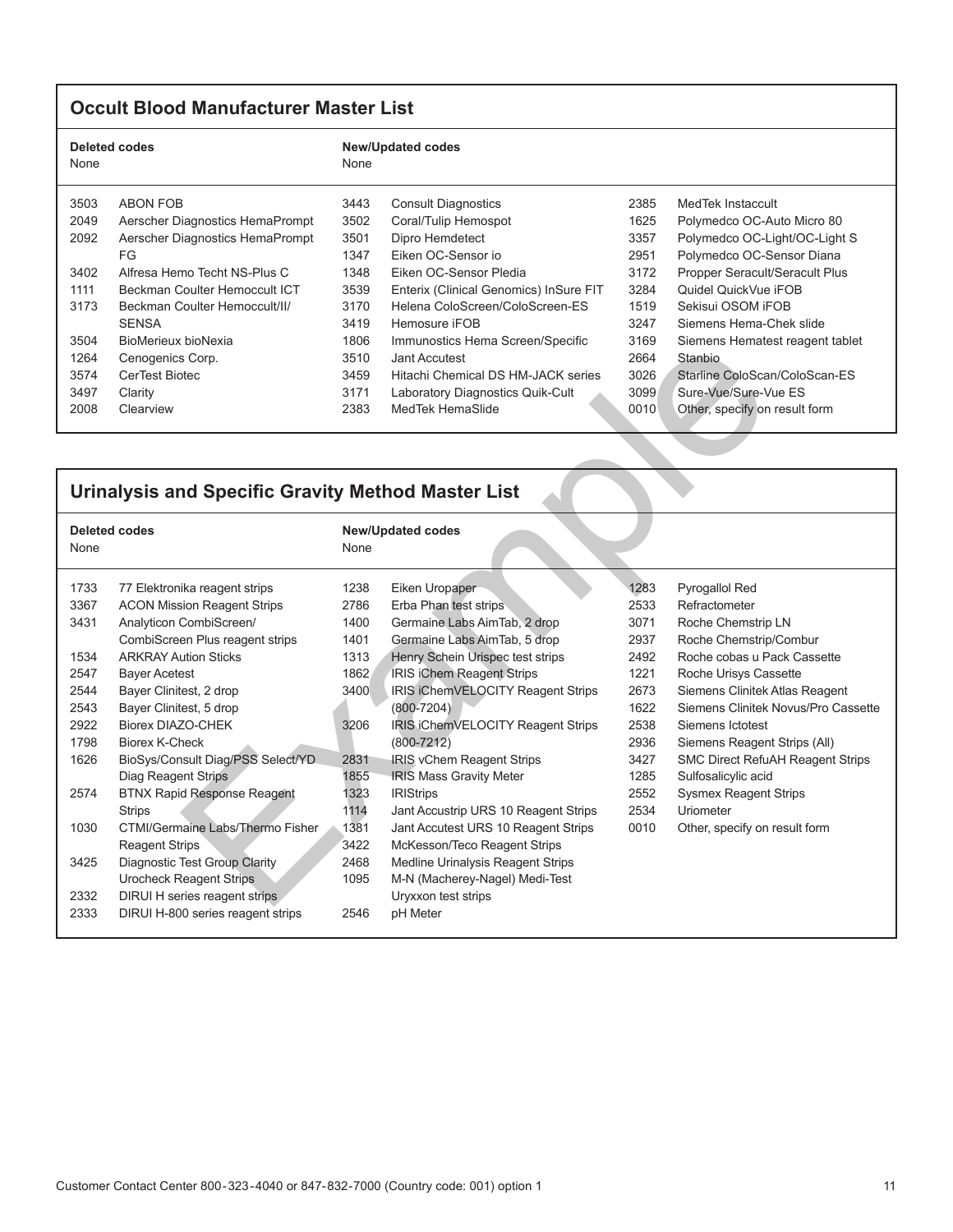### **Urinalysis and Specific Gravity Instrument Master List**

| None | <b>Deleted codes</b>                        | None         | <b>New/Updated codes</b>                |      |                               |
|------|---------------------------------------------|--------------|-----------------------------------------|------|-------------------------------|
| 1935 | 77 Elektronika urine chemistry<br>analyzers | 1532<br>3241 | Rapimat<br>Roche Chemstrip 101          |      | <b>CMP1 participants only</b> |
| 3368 | ACON Mission U120, U500                     | 1945         | Roche Chemstrip Criterion, Criterion II |      |                               |
| 3579 | <b>Analyticon Urilyzer Series</b>           | 1171         | Roche Chemstrip Mini UA                 | 1860 | IRIS iChem 100                |
| 1456 | ARKRAY Aution Eleven AE-4022                | 1365         | Roche Chemstrip Super UA                | 3401 | IRIS iChemVELOCITY            |
| 2126 | <b>ARKRAY Aution Hybrid</b>                 | 2097         | Roche Chemstrip Urine Analyzer          | 2044 | Visual                        |
| 2675 | <b>ARKRAY Aution JET</b>                    | 1790         | Roche cobas u411, Urisys 1800           | 0010 | Other, specify on result form |
| 2676 | <b>ARKRAY Aution MAX</b>                    | 2490         | Roche cobas u601                        |      |                               |
| 1569 | ARKRAY/Thermo BioStar                       | 1789         | Roche Urisys 1100                       |      |                               |
|      | PocketChem UA                               | 1821         | Roche Urisys 2400                       |      |                               |
| 3444 | BioSys/Consult Diag/PSS Select/             | 1579         | Siemens Clinitek 10 or 100              |      |                               |
|      | <b>YD Diag Urine Analyzer</b>               | 1845         | Siemens Clinitek 50                     |      |                               |
| 2573 | <b>BTNX Rapid Response series</b>           | 1580         | Siemens Clinitek 200 or 200+            |      |                               |
| 3424 | Diagnostic Test Group Clarity               | 2292         | Siemens Clinitek 500, Advantus          |      |                               |
|      | Urocheck 120                                | 1578         | Siemens Clinitek 2000                   |      |                               |
| 3538 | <b>DIRUI FUS systems</b>                    | 1465         | <b>Siemens Clinitek Atlas</b>           |      |                               |
| 3498 | <b>DIRUI H-800</b>                          | 2681         | <b>Siemens Clinitek Novus</b>           |      |                               |
| 3371 | Eiken US-1200/2100R/2200                    | 2532         | <b>Siemens Clinitek Status</b>          |      |                               |
| 3372 | Eiken US-3100R/3100Rplus/3500               | 3426         | SMC Direct RefuAH U120                  |      |                               |
| 3179 | Erba Laura series                           | 1261         | Super Aution Analyzer                   |      |                               |
| 1864 | Germaine Labs AimStrip Urine Auto           | 2398         | Sysmex UC-3500                          |      |                               |
|      | Analyzer                                    | 2186         | Sysmex UX-2000                          |      |                               |
| 1062 | Germaine Labs AimStrip/CTMI CT-             | 2603         | Teco Uritek TC-101                      |      |                               |
|      | 120 Urine Analyzer                          | 2044         | Visual                                  |      |                               |
| 1019 | Henry Schein Urispec Plus                   |              |                                         |      |                               |
| 1689 | Jant Accustrip URS 10 Reader                | 0010         | Other, specify on result form           |      |                               |
| 3423 | McKesson 107-101 UA                         |              |                                         |      |                               |
| 1096 | M-N (Macherey-Nagel) Uryxxon                |              |                                         |      |                               |
|      | series                                      |              |                                         |      |                               |
|      |                                             |              |                                         |      |                               |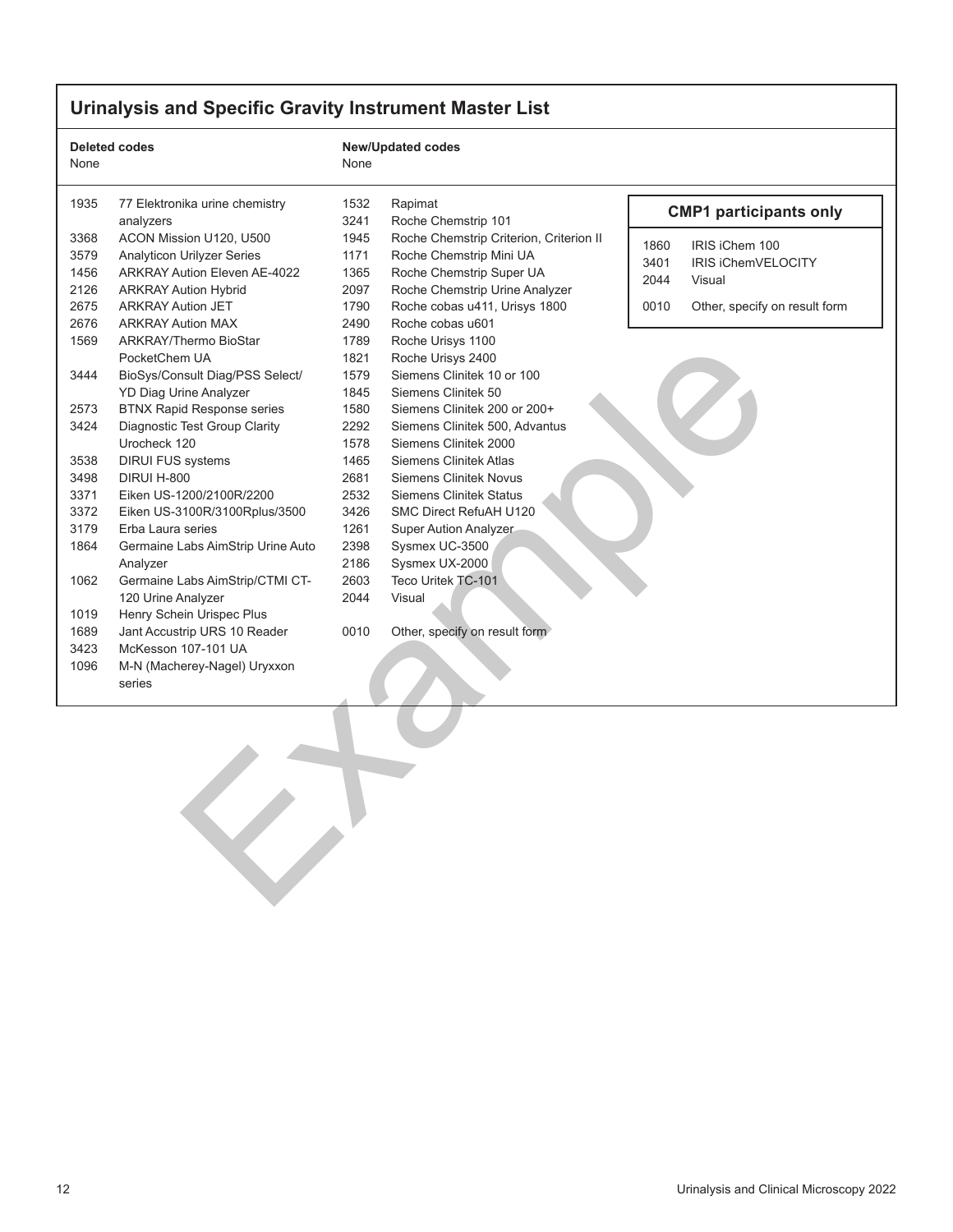#### **Urine Sediment Master List**

*Important*: Consult the current *Hematology and Clinical Microscopy Glossary,* which can be accessed at cap.org, for brief descriptions or definitions. *Note:* Please read the history that accompanies the static images before making your selection.

 Immature or abnormal cell, would refer for identification (Code 240 should be used **only** if you would routinely send the cell in question to an outside laboratory with another CLIA number.)

*Note***:** If organisms are present, choose an identification that indicates their presence.

#### **Cells**

|                                                                      |                                                                                                                                                                                                                                                           | ui yətalə                                                          |                                                                                                                                                                                               |                                        |                                                                                                        |
|----------------------------------------------------------------------|-----------------------------------------------------------------------------------------------------------------------------------------------------------------------------------------------------------------------------------------------------------|--------------------------------------------------------------------|-----------------------------------------------------------------------------------------------------------------------------------------------------------------------------------------------|----------------------------------------|--------------------------------------------------------------------------------------------------------|
| <b>Cells</b><br>308<br>189<br>183<br>204<br>112<br>145<br>113<br>114 | Erythrocyte<br>Erythrocyte, dysmorphic<br>Leukocyte (neutrophil, eosinophil,<br>lymphocyte)<br>Monocyte/macrophage<br>Renal tubular epithelial (RTE) cell<br>Spermatozoa<br>Squamous epithelial cell<br>Transitional epithelial cell<br>(urothelial cell) | 124<br>137<br>126<br>127<br>167<br>129<br>131<br>132<br>155<br>133 | Ammonium biurate<br>Ammonium magnesium (triple)<br>phosphate<br>Amorphous urate/phosphate<br>Ampicillin<br>Bilirubin<br>Calcium oxalate<br>Cholesterol<br>Cystine<br>Hippuric acid<br>Leucine | 140<br>141<br>142<br>172<br>188<br>146 | Fat droplet<br>Fiber (exogenous<br>Mucus strand<br>Pollen grain<br>Stain precipitate<br>Starch granule |
|                                                                      |                                                                                                                                                                                                                                                           |                                                                    |                                                                                                                                                                                               |                                        |                                                                                                        |

**Casts**

- Cellular cast (neutrophil and/or RTE)
- Fatty cast
- Granular cast
- Hyaline cast (includes non-hemoglobin pigmented cast)
- RBC/muddy brown cast
- Waxy cast

#### **Crystals**

- Ammonium biurate
- Ammonium magnesium (triple) phosphate
- Amorphous urate/phosphate
- Ampicillin
- Bilirubin
- Calcium oxalate
- Cholesterol
- Cystine
- Hippuric acid
- Leucine
- Sulfonamide
- Tyrosine
- Uric acid

#### **Organisms**

- Bacteria
- Protozoa, includes *Trichomonas*
- Yeast/fungi

#### **Miscellaneous/Exogenous**

- Fat droplet
- Fiber (exogenous)/fecal contamination
- Mucus strand
- 172 Pollen grain
- Stain precipitate
- Starch granule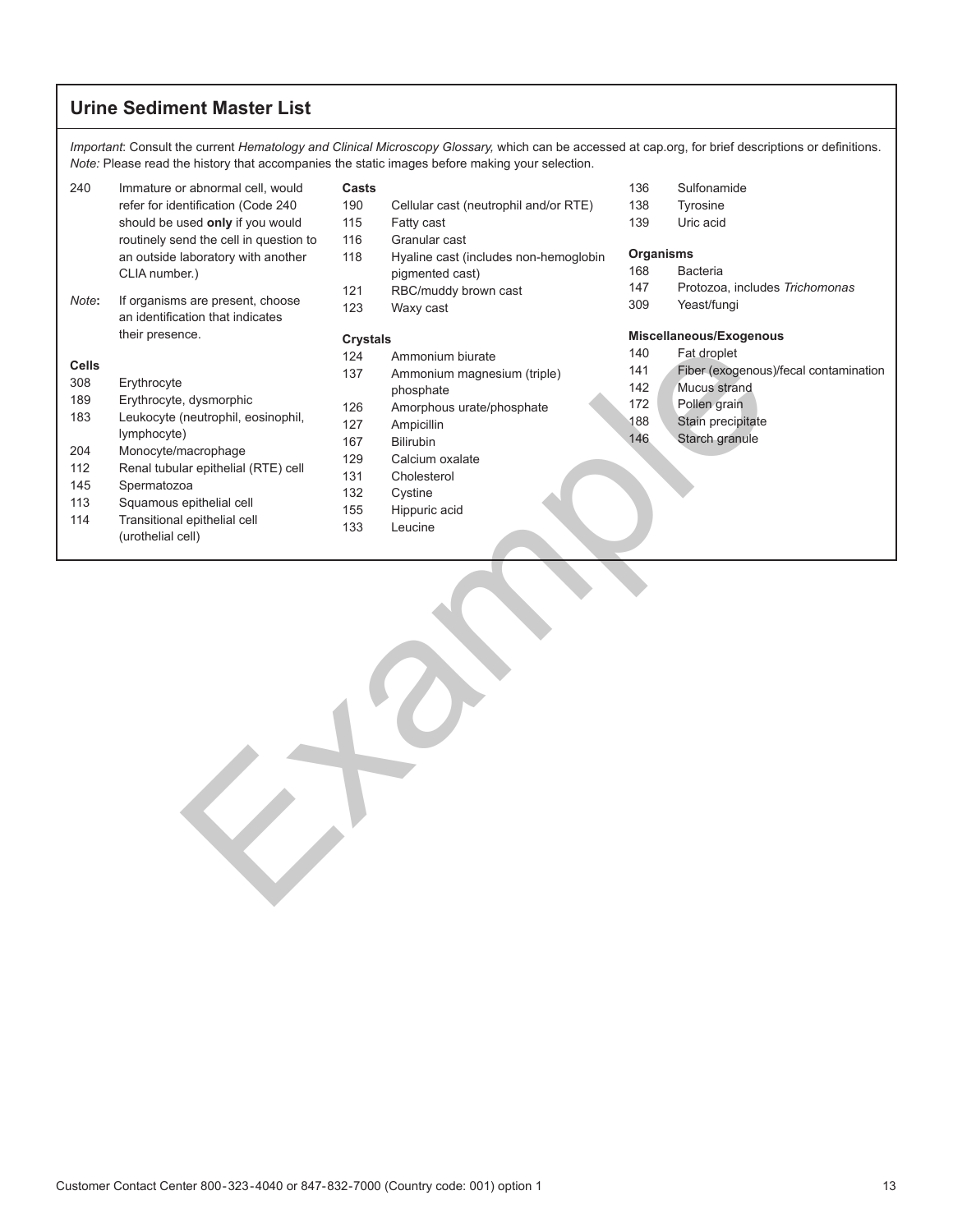### **CSF and Body Fluids Master List**

*Important:* Consult the current *Hematology and Clinical Microscopy Glossary*, which can be accessed at cap.org, for brief descriptions or definitions. *Note:* Please read the history that accompanies the whole slide images before making your selection.

| 339 | Object type not evaluated, would refer |
|-----|----------------------------------------|
| 240 | Immature or abnormal cell, would       |
|     | refer for identification (Code 240     |
|     | should be used only if you would       |
|     | routinely send the cell in question to |
|     | an outside laboratory with a different |
|     | CLIA number.)                          |
|     |                                        |

*Note:* If microorganisms or other intracellular inclusions are seen, choose an identification that indicates their presence.

#### **Erythrocytes**

- 109 Erythrocyte
- 110 Erythrocyte, nucleated

#### **Lymphocytes and Plasma Cells**

- 160 Lymphocyte
- 152 Lymphocyte, reactive
- 165 Lymphoma cell
- 120 Plasma cell, normal/abnormal

#### **Granulocytes**

#### 135 Basophil, mast cell

- 159 Eosinophil, any stage
- 180 Neutrophil, immature (metamyelocyte, myelocyte, promyelocyte)
- 207 Neutrophil, segmented or band

#### **Mononuclear Phagocytic Cells**

- 212 Macrophage containing abundant uniform small lipid vacuoles/droplets (Lipophage) 213 Macrophage containing erythrocyte(s)
- (Erythrophage)

214 Macrophage containing hemosiderin (Siderophage) 215 Macrophage containing neutrophil(s) (Neutrophage) 204 Monocyte/macrophage 111 Neutrophil/macrophage containing crystal

#### **Lining Cells**

- 216 Bronchial lining cell
- 217 Endothelial cell/Capillary
- 219 Mesothelial cell
- 220 Synoviocyte (synovial lining cell)
- 221 Ventricular lining cell (ependymal or choroid cell)

#### **Miscellaneous Cells**

- 222 Blast cell
- 223 Chondrocyte (cartilage cell)
- 224 Degenerating cell, NOS
- 225 Germinal matrix cell
- 226 Lupus erythematosus (LE) cell
- 227 Malignant cell (non-hematopoietic)
- 228 Megakaryocyte 229 Neural tissue/neuron
- 113 Squamous epithelial cell
	-

#### **Crystals**

- 130 Calcium pyrophosphate dihydrate (CPPD) crystal 131 Cholesterol crystal 166 Crystal, NOS dentification that indicates 217 Endobted a cell<br>
concerne and the set of the set of the set of the set of the set of the set of the set of the set of the set of the set of the set of the set of the set of the set of the s
	- 230 Hematin/hematoidin crystal
	- 231 Monosodium urate (MSU) crystal

#### **Microorganisms**

- 234 *Anaplasma/Ehrlichia*
- 233 Bacteria extracellular
- 205 Neutrophil/macrophage containing bacteria
- 206 Neutrophil/macrophage containing fungi
- 144 Parasite
- 246 *Pneumocystis jirovecii*
- 150 Yeast/fungi, extracellular

#### **Miscellaneous Findings**

- 140 **Fat droplets**
- 235 Mitotic figure
- 179 Parabasal cell, basal cell (vaginal
	- fluid only)
- 188 Stain precipitate
- 146 Starch granule

#### NOS = Not otherwise specified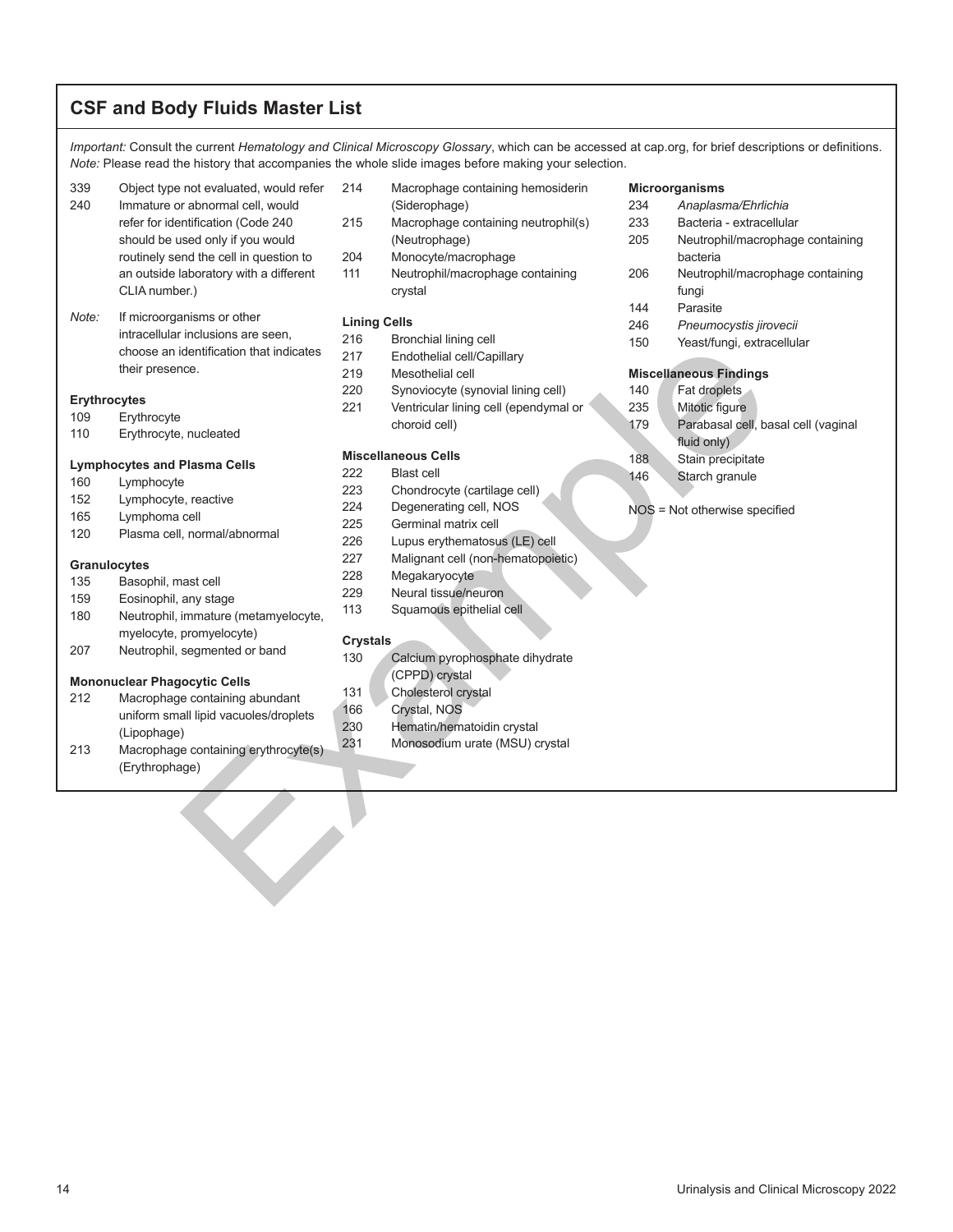**This page intentionally left blank.** 

 $\begin{pmatrix} 1 & 1 \\ 1 & 1 \end{pmatrix}$